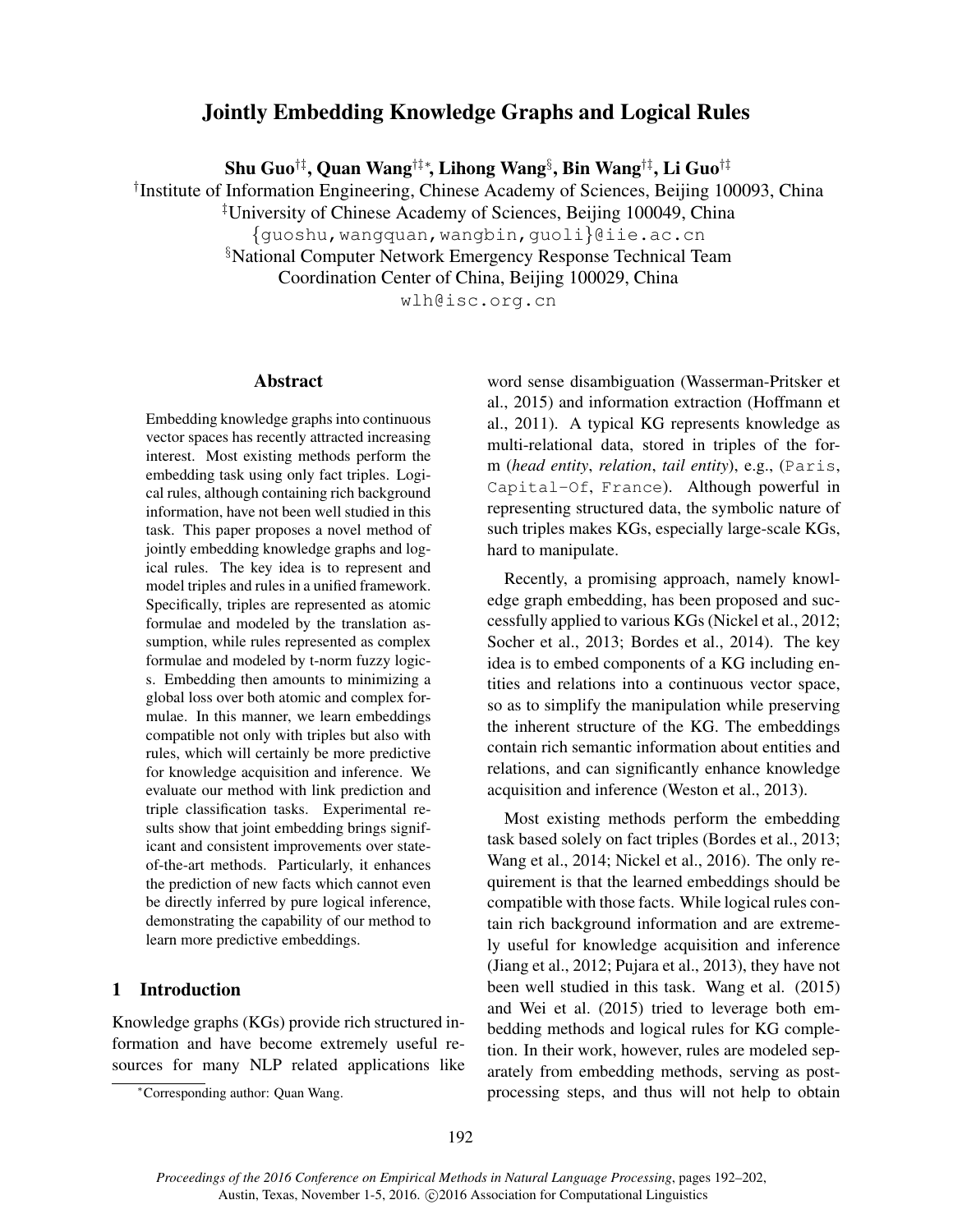

Figure 1: Simple illustration of KALE.

better embeddings. Rocktäschel et al. (2015) recently proposed a joint model which injects first-order logic into embeddings. But it focuses on the relation extraction task, and creates vector embeddings for entity pairs rather than individual entities. Since entities do not have their own embeddings, relations between unpaired entities cannot be effectively discovered (Chang et al., 2014).

In this paper we introduce KALE, a new approach that learns entity and relation Embeddings by jointly modeling Knowledge And Logic. Knowledge triples are taken as atoms and modeled by the translation assumption, i.e., relations act as translations between head and tail entities (Bordes et al., 2013). A triple  $(e_i, r_k, e_j)$  is scored by  $\|\mathbf{e}_i + \mathbf{r}_k - \mathbf{e}_j\|_1$ , where  $e_i$ ,  $r_k$ , and  $e_j$  are the vector embeddings for entities and relations. The score is then mapped to the unit interval  $[0, 1]$  to indicate the truth value of that triple. Logical rules are taken as complex formulae constructed by combining atoms with logical connectives (e.g.,  $\land$  and  $\Rightarrow$ ), and modeled by t-norm fuzzy logics (Hájek, 1998). The truth value of a rule is a composition of the truth values of the constituent atoms, defined by specific logical connectives. In this way, KALE represents triples and rules in a unified framework, as atomic and complex formulae respectively. Figure 1 gives a simple illustration of the framework. After unifying triples and rules, KALE minimizes a global loss involving both of them to obtain entity and relation embeddings. The learned embeddings are therefore compatible not only with triples but also with rules, which will definitely be more predictive for knowledge acquisition and inference.

The main contributions of this paper are summarized as follows. (i) We devise a unified framework that jointly models triples and rules to obtain more predictive entity and relation embeddings. The new framework KALE is general enough to handle any type of rules that can be represented as first-order logic formulae. (ii) We evaluate KALE with link prediction and triple classification tasks on WordNet (Miller, 1995) and Freebase (Bollacker et al., 2008). Experimental results show significant and consistent improvements over state-of-the-art methods. Particularly, joint embedding enhances the prediction of new facts which cannot even be directly inferred by pure logical inference, demonstrating the capability of KALE to learn more predictive embeddings.

#### 2 Related Work

Recent years have seen rapid growth in KG embedding methods. Given a KG, such methods aim to encode its entities and relations into a continuous vector space, by using neural network architectures (Socher et al., 2013; Bordes et al., 2013; Bordes et al., 2014), matrix/tensor factorization techniques (Nickel et al., 2011; Riedel et al., 2013; Chang et al., 2014), or Bayesian clustering strategies (Kemp et al., 2006; Xu et al., 2006; Sutskever et al., 2009). Among these methods, TransE (Bordes et al., 2013), which models relations as translating operations, achieves a good trade-off between prediction accuracy and computational efficiency. Various extensions like TransH (Wang et al., 2014) and TransR (Lin et al., 2015b) are later proposed to further enhance the prediction accuracy of TransE. Most existing methods perform the embedding task based solely on triples contained in a KG. Some recent work tries to further incorporate other types of information available, e.g., relation paths (Neelakantan et al., 2015; Lin et al., 2015a; Luo et al., 2015), relation type-constraints (Krompaßet al., 2015), entity types (Guo et al., 2015), and entity descriptions (Zhong et al., 2015), to learn better embeddings.

Logical rules have been widely studied in knowledge acquisition and inference, usually on the basis of Markov logic networks (Richardson and Domingos, 2006; Bröcheler et al., 2010; Pujara et al., 2013; Beltagy and Mooney, 2014). Recently, there has been growing interest in combining logical rules and embedding models. Wang et al. (2015) and Wei et al. (2015) tried to utilize rules to refine predictions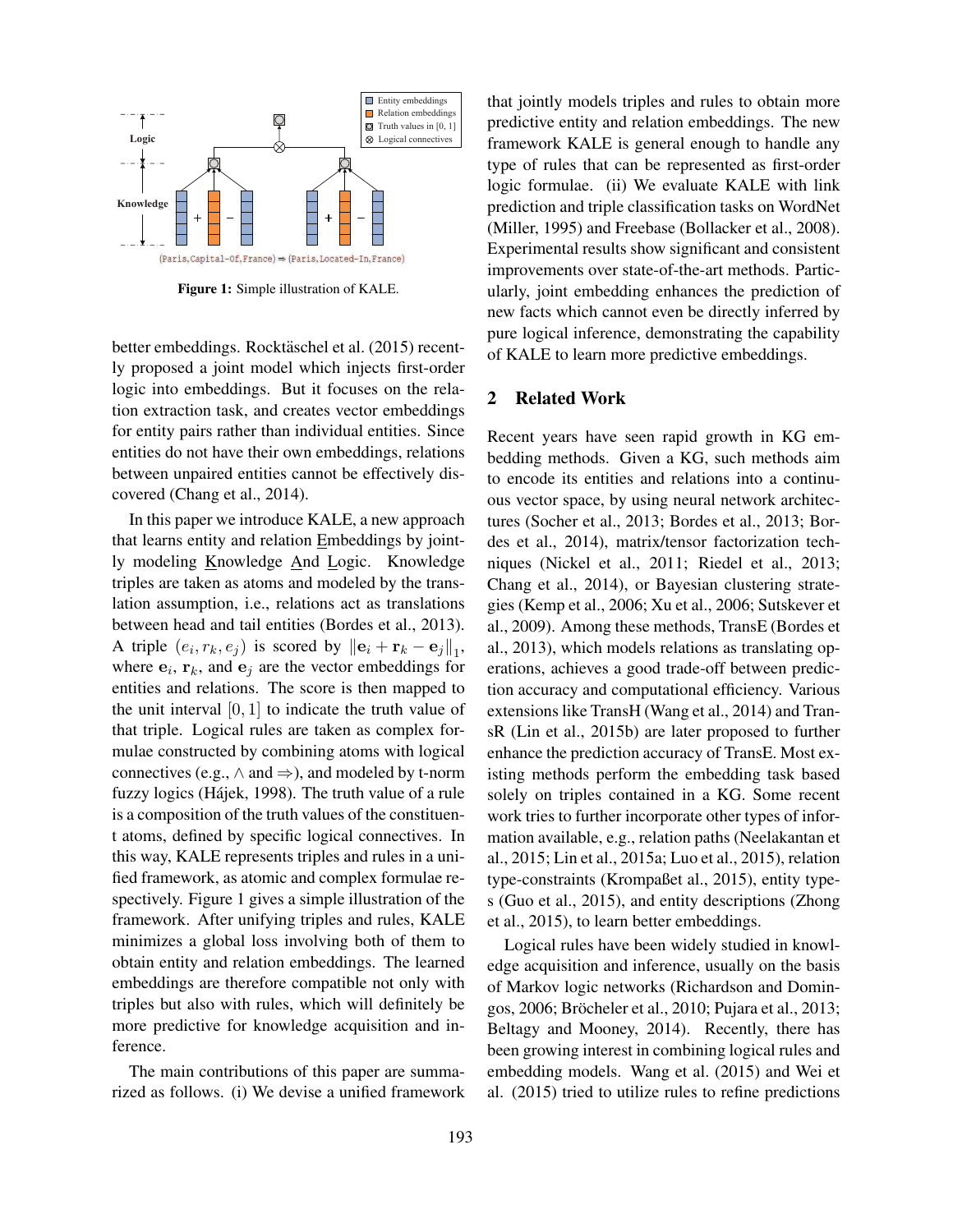made by embedding models, via integer linear programming or Markov logic networks. In their work, however, rules are modeled separately from embedding models, and will not help obtain better embeddings. Rocktäschel et al. (2015) proposed a joint model that injects first-order logic into embeddings. But their work focuses on relation extraction, creating vector embeddings for entity pairs, and hence fails to discover relations between unpaired entities. This paper, in contrast, aims at learning more predictive embeddings by jointly modeling knowledge and logic. Since each entity has its own embedding, our approach can successfully make predictions between unpaired entities, providing greater flexibility for knowledge acquisition and inference.

## 3 Jointly Embedding Knowledge and Logic

We first describe the formulation of joint embedding. We are given a KG containing a set of triples  $\mathcal{K} = \{ (e_i, r_k, e_j) \},$  with each triple composed of two entities  $e_i, e_j \in \mathcal{E}$  and their relation  $r_k \in \mathcal{R}$ . Here  $\mathcal E$  is the entity vocabulary and  $\mathcal R$  the relation set. Besides the triples, we are given a set of logical rules  $\mathcal{L}$ , either specified manually or extracted automatically. A logical rule is encoded, for example, in the form of  $\forall x, y : (x, r_s, y) \Rightarrow (x, r_t, y)$ , stating that any two entities linked by relation  $r_s$  should also be linked by relation  $r_t$ . Entities and relations are associated with vector embeddings, denoted by  $e, r \in \mathbb{R}^d$ , representing their latent semantics. The proposed method, KALE, aims to learn these embeddings by jointly modeling knowledge triples  $K$ and logical rules L.

## 3.1 Overview

To enable joint embedding, a key ingredient of KALE is to unify triples and rules, in terms of firstorder logic (Rocktäschel et al., 2014; Rocktäschel et al., 2015). A triple  $(e_i, r_k, e_j)$  is taken as a ground atom which applies a relation  $r_k$  to a pair of entities  $e_i$  and  $e_j$ . Given a logical rule, it is first instantiated with concrete entities in the vocabulary  $\mathcal{E}$ , resulting in a set of ground rules. For example, a universally quantified rule  $\forall x, y : (x, \text{Capital}-\text{Of}, y) \Rightarrow$  $(x, \text{located-In}, y)$  might be instantiated with the concrete entities of Paris and France, giving the ground rule (Paris, Capital-Of, France)  $\Rightarrow$ 

(Paris, Located-In, France). <sup>1</sup> A ground rule can then be interpreted as a complex formula, constructed by combining ground atoms with logical connectives (e.g.  $\land$  and  $\Rightarrow$ ).

Let  $F$  denote the set of training formulae, both atomic (triples) and complex (ground rules). KALE further employs a truth function  $I : \mathcal{F} \to [0, 1]$  to assign a soft truth value to each formula, indicating how likely a triple holds or to what degree a ground rule is satisfied. The truth value of a triple is determined by the corresponding entity and relation embeddings. The truth value of a ground rule is determined by the truth values of the constituent triples, via specific logical connectives. In this way, KALE models triples and rules in a unified framework. See Figure 1 for an overview. Finally, KALE minimizes a global loss over the training formulae  $\mathcal F$  to learn entity and relation embeddings compatible with both triples and rules. In what follows, we describe the key components of KALE, including triple modeling, rule modeling, and joint learning.

#### 3.2 Triple Modeling

To model triples we follow TransE (Bordes et al., 2013), as it is simple and efficient while achieving state-of-the-art predictive performance. Specifically, given a triple  $(e_i, r_k, e_j)$ , we model the relation embedding  $r_k$  as a translation between the entity embeddings  $e_i$  and  $e_j$ , i.e., we want  $e_i + \mathbf{r}_k \approx \mathbf{e}_j$  when the triple holds. The intuition here originates from linguistic regularities such as  $France$   $Paris$   $=$ Germany − Berlin (Mikolov et al., 2013). In relational data, such analogy holds because of the certain relation Capital-Of, through which we will get  $Paris + Capital-Of = France$  and  $\text{Berlin} + \text{Capital}-\text{Of} = \text{Germany}.$  Then, we score each triple on the basis of  $||\mathbf{e}_i + \mathbf{r}_k - \mathbf{e}_j||_1$ , and define its soft truth value as

$$
I(e_i, r_k, e_j) = 1 - \frac{1}{3\sqrt{d}} ||\mathbf{e}_i + \mathbf{r}_k - \mathbf{e}_j||_1, \quad (1)
$$

where  $d$  is the dimension of the embedding space. It is easy to see that  $I(e_i, r_k, e_j) \in [0, 1]$  with the constraints  $\|\mathbf{e}_i\|_2 \leq 1$ ,  $\|\mathbf{e}_j\|_2 \leq 1$ , and  $\|\mathbf{r}_k\|_2 \leq 1$ 

 $1$ Our approach actually takes as input rules represented in first-order logic, i.e., those with quantifiers such as ∀. But it could be hard to deal with quantifiers, so we use ground rules, i.e., propositional statements during learning.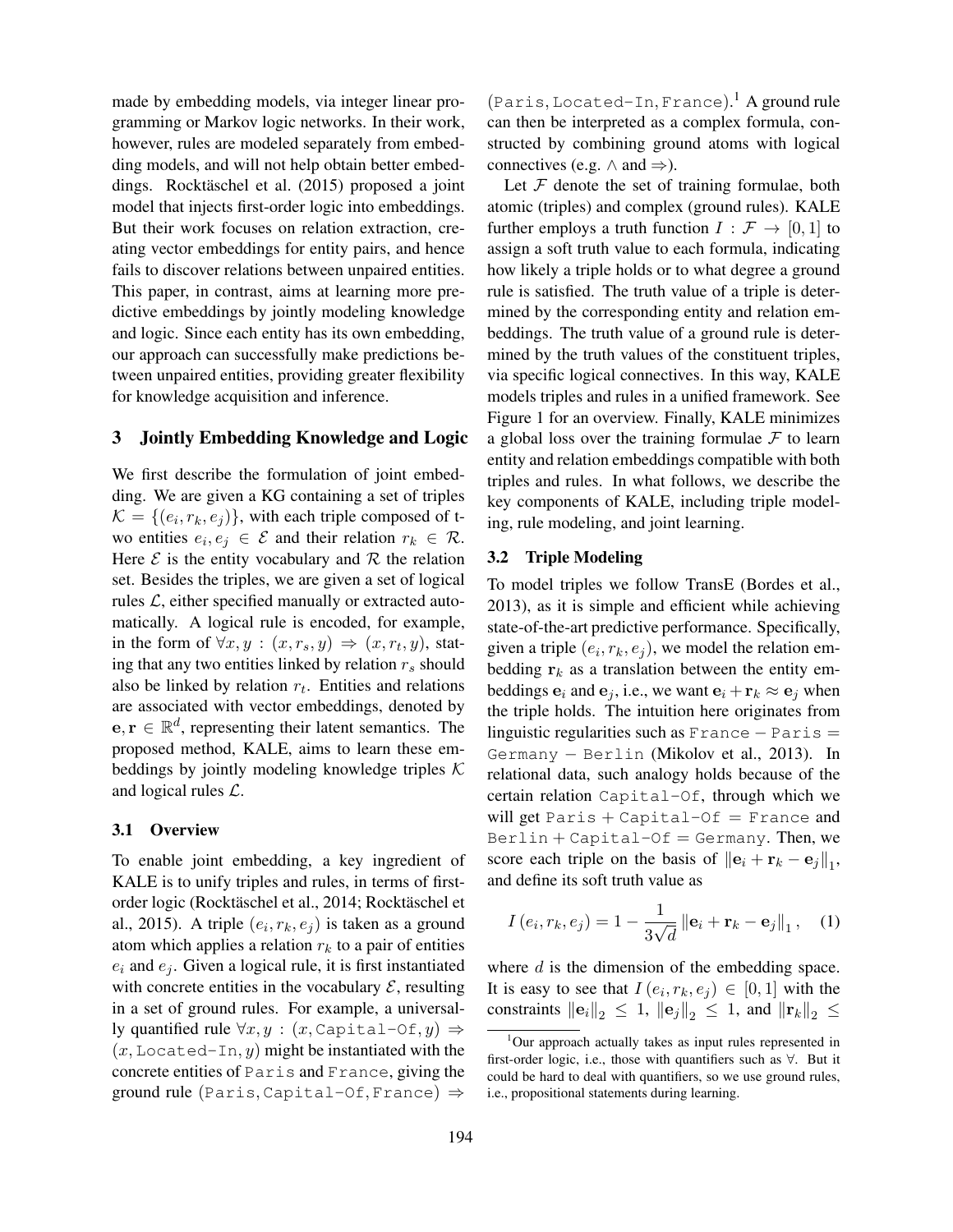1.<sup>2</sup>  $I(e_i, r_k, e_j)$  is expected to be large if the triple holds, and small otherwise.

#### 3.3 Rule Modeling

To model rules we use t-norm fuzzy logics (Hájek, 1998), which define the truth value of a complex formula as a composition of the truth values of its constituents, through specific t-norm based logical connectives. We follow Rocktäschel et al. (2015) and use the product t-norm. The compositions associated with logical conjunction (∧), disjunction (∨), and negation  $(\neg)$  are defined as follow:

$$
I(f_1 \wedge f_2) = I(f_1) \cdot I(f_2),
$$
  
\n
$$
I(f_1 \vee f_2) = I(f_1) + I(f_2) - I(f_1) \cdot I(f_2),
$$
  
\n
$$
I(\neg f_1) = 1 - I(f_1),
$$

where  $f_1$  and  $f_2$  are two constituent formulae, either atomic or complex. Given these compositions, the truth value of any complex formula can be calculated recursively, e.g.,

$$
I(\neg f_1 \land f_2) = I(f_2) - I(f_1) \cdot I(f_2),
$$
  
\n
$$
I(f_1 \Rightarrow f_2) = I(f_1) \cdot I(f_2) - I(f_1) + 1.
$$

This paper considers two types of rules. The first type is  $\forall x, y : (x, r_s, y) \Rightarrow (x, r_t, y)$ . Given a ground rule  $f \triangleq (e_m, r_s, e_n) \Rightarrow (e_m, r_t, e_n)$ , the truth value is calculated as:

$$
I(f) = I(e_m, r_s, e_n) \cdot I(e_m, r_t, e_n) - I(e_m, r_s, e_n) + 1,
$$
\n(2)

where  $I(\cdot,\cdot,\cdot)$  is the truth value of a constituent triple, defined by Eq. (1). The second type is  $\forall x, y, z$ :  $(x, r_{s_1}, y) \wedge (y, r_{s_2}, z) \Rightarrow (x, r_t, z)$ . Given a ground rule  $f \triangleq (e_{\ell}, r_{s_1}, e_m) \wedge (e_m, r_{s_2}, e_n) \Rightarrow (e_{\ell}, r_t, e_n),$ the truth value is:

$$
I(f) = I(e_{\ell}, r_{s_1}, e_m) \cdot I(e_m, r_{s_2}, e_n) \cdot I(e_{\ell}, r_t, e_n)
$$

$$
-I(e_{\ell}, r_{s_1}, e_m) \cdot I(e_m, r_{s_2}, e_n) + 1.
$$
 (3)

The larger the truth values are, the better the ground rules are satisfied. It is easy to see that besides these two types of rules, the KALE framework is general enough to handle any rules that can be represented as first-order logic formulae. The investigation of other types of rules will be left for future work.

# 3.4 Joint Learning

After unifying triples and rules as atomic and complex formulae, we minimize a global loss over this general representation to learn entity and relation embeddings. We first construct a training set  $\mathcal F$  containing all positive formulae, including (i) observed triples, and (ii) ground rules in which at least one constituent triple is observed. Then we minimize a margin-based ranking loss, enforcing positive formulae to have larger truth values than negative ones:

$$
\min_{\{\mathbf{e}\},\{\mathbf{r}\}} \sum_{f^+ \in \mathcal{F}} \sum_{f^- \in \mathcal{N}_{f^+}} \left[ \gamma - I(f^+) + I(f^-) \right]_+,
$$
  
s.t. 
$$
\|\mathbf{e}\|_2 \le 1, \forall e \in \mathcal{E}; \|\mathbf{r}\|_2 \le 1, \forall r \in \mathcal{R}.
$$
 (4)

Here  $f^+ \in \mathcal{F}$  is a positive formula,  $f^- \in \mathcal{N}_{f^+}$  a negative one constructed for  $f^+$ ,  $\gamma$  a margin separating positive and negative formulae, and  $[x]_+ \triangleq$  $\max\{0, x\}$ . If  $f^+ \triangleq (e_i, r_k, e_j)$  is a triple, we construct  $f^-$  by replacing either  $e_i$  or  $e_j$  with a random entity  $e \in \mathcal{E}$ , and calculate its truth value according to Eq. (1). For example, we might generate a negative instance (Paris, Capital-Of, Germany) for the triple (Paris, Capital-Of, France). If  $f^+ \triangleq (e_m, r_s, e_n) \Rightarrow (e_m, r_t, e_n) \text{ or } (e_{\ell}, r_{s_1}, e_m) \land$  $(e_m, r_{s_2}, e_n) \Rightarrow (e_{\ell}, r_t, e_n)$  is a ground rule, we construct  $f^-$  by replacing  $r_t$  in the consequent with a random relation  $r \in \mathcal{R}$ , and calculate its truth value according to Eq. (2) or Eq. (3). For example, given a ground rule (Paris, Capital-Of, France)  $\Rightarrow$ (Paris, Located-In, France), a possible negative instance (Paris, Capital-Of, France)⇒ (Paris, Has-Spouse, France) could be generated. We believe that most instances (both triples and ground rules) generated in this way are truly negative. Stochastic gradient descent in mini-batch mode is used to carry out the minimization. To satisfy the  $\ell_2$ -constraints, e and r are projected to the unit  $\ell_2$ -ball before each mini-batch. Embeddings learned in this way are required to be compatible with not only triples but also rules.

## 3.5 Discussions

Complexity. We compare KALE with several stateof-the-art embedding methods in space complexity and time complexity (per iteration) during learning. Table 1 shows the results, where  $d$  is the dimension

<sup>&</sup>lt;sup>2</sup>Note that  $0 \leq ||{\bf e}_i + {\bf r}_k - {\bf e}_j||_1 \leq ||{\bf e}_i||_1 + ||{\bf r}_k||_1 +$  $\left\|\mathbf{e}_j\right\|_1$  ≤ 3 $\sqrt{ }$  $||\mathbf{e}_j||_1 \le 3\sqrt{d}$ , where the last inequality holds because  $||\mathbf{x}||_1 = \sum_i |x_i| \le \sqrt{d} \sum_i x_i^2 = \sqrt{d} ||\mathbf{x}||_2$  for any  $\mathbf{x} \in \mathbb{R}^d$ , according to the Cauchy-Schwarz inequality.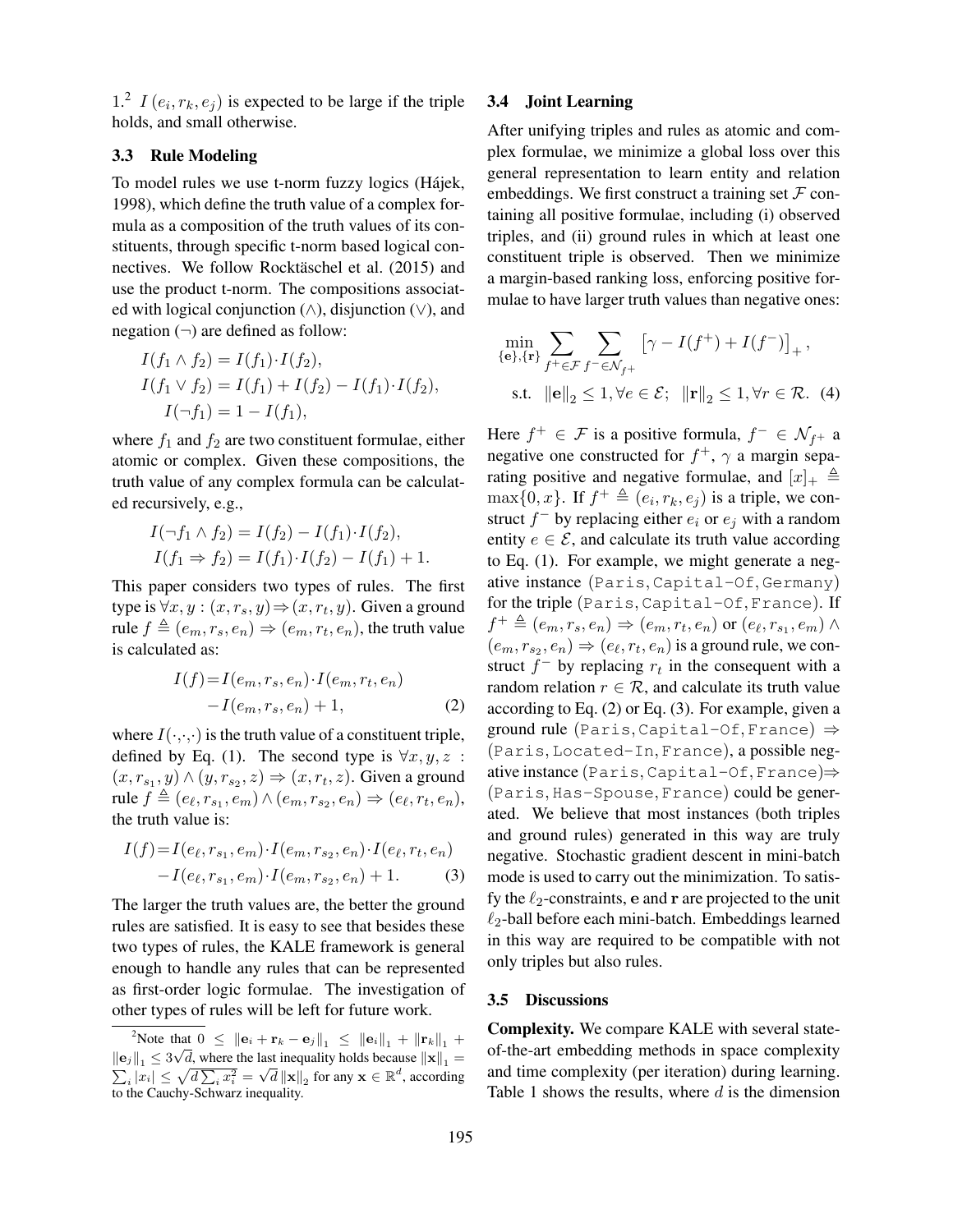| Method                        | Complexity (Space/Time)   |                    |  |  |  |  |  |
|-------------------------------|---------------------------|--------------------|--|--|--|--|--|
| SE (Bordes et al., 2011)      | $n_{e}d + 2n_{r}d^{2}$    | $O(n_t d^2)$       |  |  |  |  |  |
| LFM (Jenatton et al., 2012)   | $n_{e}d + n_{r}d^{2}$     | $O(n_t d^2)$       |  |  |  |  |  |
| TransE (Bordes et al., 2013)  | $n_{e}d + n_{r}d$         | $O(n_t d)$         |  |  |  |  |  |
| TransH (Wang et al., 2014)    | $n_{e}d+2n_{r}d$          | $O(n_t d)$         |  |  |  |  |  |
| TransR (Lin et al., $2015b$ ) | $n_{e}d + n_{r}(d^{2}+d)$ | $O(n_t d^2)$       |  |  |  |  |  |
| KALE (this paper)             | $n_{e}d + n_{r}d$         | $O(n_t d + n_q d)$ |  |  |  |  |  |

Table 1: Complexity of different embedding methods.

of the embedding space, and  $n_e/n_r/n_t/n_g$  is the number of entities/relations/triples/ground rules. The results indicate that incorporating additional rules will not significantly increase the space or time complexity of KALE, keeping the model complexity almost the same as that of TransE (optimal among the methods listed in the table). But please note that KALE needs to ground universally quantified rules before learning, which further requires  $O(n_u n_t/n_r)$  in time complexity. Here,  $n_u$  is the number of universally quantified rules, and  $n_t/n_r$  is the averaged number of observed triples per relation. During grounding, we select those ground rules with at least one triple observed. Grounding is required only once before learning, and is not included during the iterations.

Extensions. Actually, our approach is quite general. (i) Besides TransE, a variety of embedding methods, e.g., those listed in Table 1, can be used for triple modeling (Section 3.2), as long as we further define a mapping  $f : \mathbb{R} \to [0, 1]$  to map original scores to soft truth values. (ii) Besides the two types of rules introduced in Section 3.3, other types of rules can also be handled as long as they can be represented as first-order logic formulae. (iii) Besides the product t-norm, other types of t-norm based fuzzy logics can be used for rule modeling (Section 3.3), e.g., the Łukasiewicz t-norm used in probabilistic soft logic (Bröcheler et al., 2010) and the minimum t-norm used in fuzzy description logic (Stoilos et al., 2007). (iv) Besides the pairwise ranking loss, other types of loss functions can be designed for joint learning (Section 3.4), e.g., the pointwise squared loss or the logarithmic loss (Rocktäschel et al., 2014; Rocktäschel et al., 2015).

## 4 Experiments

We empirically evaluate KALE with two tasks: (i) link prediction and (ii) triple classification.

|  | Dataset   # Ent # Rel # Train/Valid/Test-I/Test-II # Rule                                           |  |  |
|--|-----------------------------------------------------------------------------------------------------|--|--|
|  | FB122 9,738 122 91,638 9,595 5,057 6,186 78,488<br>WN18 40,943 18 141,442 5,000 1,394 3,606 119,222 |  |  |
|  |                                                                                                     |  |  |

Table 3: Statistics of datasets.

## 4.1 Experimental Setup

Datasets. We use two datasets: WN18 and FB122. WN18 is a subgraph of WordNet containing 18 relations. FB122 is composed of 122 Freebase relations regarding the topics of "people", "location", and "sports", extracted from FB15K. Both WN18 and F-B15K are released by Bordes et al.  $(2013)^3$ . Triples on each dataset are split into training/validation/test sets, used for model training, parameter tuning, and evaluation respectively. For WN18 we use the original data split, and for FB122 we extract triples associated with the 122 relations from the training, validation, and test sets of FB15K.

We further create logical rules for each dataset, in the form of  $\forall x, y : (x, r_s, y) \Rightarrow (x, r_t, y)$  or  $\forall x, y, z : (x, r_{s_1}, y) \land (y, r_{s_2}, z) \Rightarrow (x, r_t, z)$ . To do so, we first run TransE to get entity and relation embeddings, and calculate the truth value for each of such rules according to Eq. (2) or Eq. (3). Then we rank all such rules by their truth values and manually filter those ranked at the top. We finally create 47 rules on FB122, and 14 on WN18 (see Table 2 for examples). The rules are then instantiated with concrete entities (grounding). Ground rules in which at least one constituent triple is observed in the *training* set are used in joint learning.

Note that some of the test triples can be inferred by directly applying these rules on the training set (pure logical inference). On each dataset, we further split the test set into two parts, test-I and test-II. The former contains triples that *cannot* be directly inferred by pure logical inference, and the latter the remaining test triples. Table 3 gives some statistics of the datasets, including the number of entities, relations, triples in training/validation/test-I/test-II set, and ground rules.

Comparison settings. As baselines we take the embedding techniques of TransE, TransH, and TransR. TransE models relation embeddings as translation operations between entity embeddings. TransH

<sup>3</sup> https://everest.hds.utc.fr/doku.php?id=en:smemlj12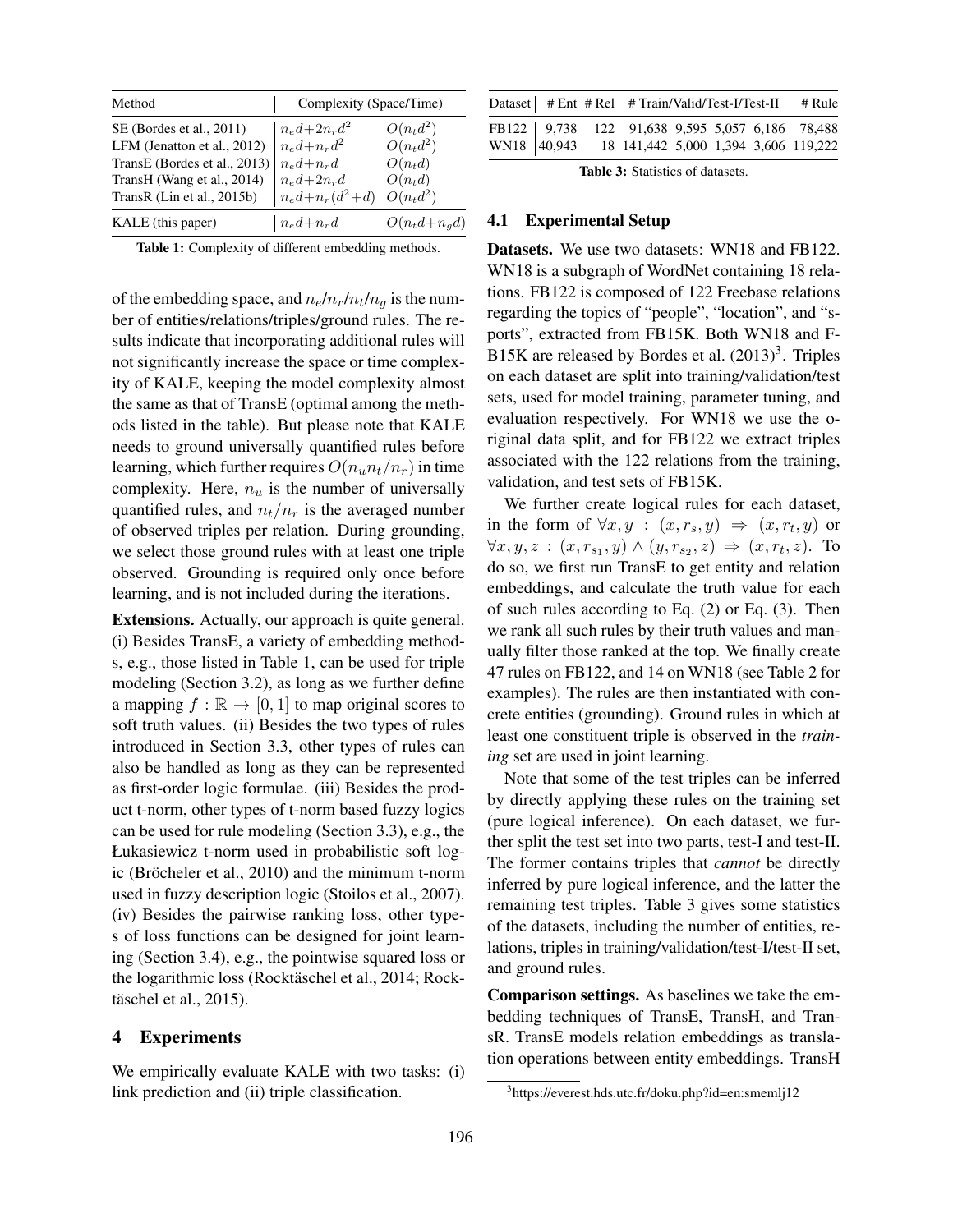|  |  | $\forall x, y:$ /sports/athlete/team $(x, y) \Rightarrow$ /sports/sports_team/player $(y, x)$ |  |  |  |  |  |  |  |
|--|--|-----------------------------------------------------------------------------------------------|--|--|--|--|--|--|--|
|  |  |                                                                                               |  |  |  |  |  |  |  |

 $\forall x, y:$  /location/country/capital $(x, y) \Rightarrow$  /location/location/contains $(x, y)$ 

 $\forall x, y, z:$  /people/person/nationality $(x, y) \land$ /location/country/official language $(y, z) \Rightarrow$ /people/person/languages $(x, z)$ 

 $\forall x, y, z:$  /country/administrative\_divisions $(x, y) \land$ /administrative\_division/capital $(y, z) \Rightarrow$ /country/second\_level\_divisions $(x, z)$ 

 $\forall x, y$ : hypernym $(x, y) \Rightarrow$  hyponym $(y, x)$ 

 $\forall x, y$ : instance\_hypernym $(x, y) \Rightarrow$  instance\_hyponym $(y, x)$ 

 $\forall x, y$ : \_synset\_domain\_topic\_of(x, y)  $\Rightarrow$  \_member\_of\_domain\_topic(y, x)

Table 2: Examples of rules created.

and TransR are extensions of TransE. They further allow entities to have distinct embeddings when involved in different relations, by introducing relationspecific hyperplanes and projection matrices respectively. All the three methods have been demonstrated to perform well on WordNet and Freebase data.

We further test our approach in three different scenarios. (i) KALE-Trip uses triples alone to perform the embedding task, i.e., only the training triples are included in the optimization Eq. (4). It is a linearly transformed version of TransE. The only difference is that relation embeddings are normalized in KALE-Trip, but not in TransE. (ii) KALE-Pre first repeats pure logical inference on the training set and adds inferred triples as additional training data, until no further triples can be inferred. Both original and inferred triples are then included in the optimization. For example, given a logical rule  $\forall x, y : (x, r_s, y) \Rightarrow$  $(x, r_t, y)$ , a new triple  $(e_i, r_t, e_j)$  can be inferred if  $(e_i, r_s, e_j)$  is observed in the training set, and both triples will be used as training instances for embedding. (iii) KALE-Joint is the joint learning scenario, which considers both training triples and ground rules in the optimization. In the aforementioned example, training triple  $(e_i, r_s, e_j)$  and ground rule  $(e_i, r_s, e_j) \Rightarrow (e_i, r_t, e_j)$  will be used in the training process of KALE-Joint, *without* explicitly incorporating triple  $(e_i, r_t, e_j)$ . Among the methods, TransE/TransH/TransR and KALE-Trip use only triples, while KALE-Pre/KALE-Joint further incorporates rules, before or during embedding.

Implementation details. We use the code provided by Bordes et al.  $(2013)$  for Trans $E^4$ , and the code provided by Lin et al. (2015b) for TransH and TransR<sup>5</sup>. KALE is implemented in Java. Note that Lin et al. (2015b) initialized TransR with the results of TransE. However, to ensure fair comparison, we randomly initialize all the methods in our experiments. For all the methods, we create 100 mini-batches on each dataset, and tune the embedding dimension d in  $\{20, 50, 100\}$ . For TransE, TransH, and TransR which score a triple by a distance in  $\mathbb{R}^+$ , we tune the learning rate  $\eta$  in  $\{0.001, 0.01, 0.1\}$ , and the margin  $\gamma$  in  $\{1, 2, 3, 4\}$ . For KALE which scores a triple (as well as a ground rule) by a soft truth value in the unit interval  $[0, 1]$ , we set the learning rate  $\eta$  in  $\{0.01, 0.02, 0.05, 0.1\}$ , and the margin  $\gamma$  in  $\{0.1, 0.12, 0.15, 0.2\}$ . KALE allows triples and rules to have different weights, with the former fixed to 1, and the latter (denoted by  $\lambda$ ) selected in  $\{0.001, 0.01, 0.1, 1\}.$ 

## 4.2 Link Prediction

This task is to complete a triple  $(e_i, r_k, e_j)$  with  $e_i$  or  $e_i$  missing, i.e., predict  $e_i$  given  $(r_k, e_j)$  or predict  $e_j$ given  $(e_i, r_k)$ .

Evaluation protocol. We follow the same evaluation protocol used in TransE (Bordes et al., 2013). For each test triple  $(e_i, r_k, e_j)$ , we replace the head entity  $e_i$  by every entity  $e'_i$  in the dictionary, and calculate the truth value (or distance) for the corrupted triple  $(e'_i, r_k, e_j)$ . Ranking the truth values in descending order (or the distances in ascending order), we get the rank of the correct entity  $e_i$ . Similarly, we can get another rank by corrupting the tail entity  $e_i$ . Aggregated over all the test triples, we report three metrics: (i) the mean reciprocal rank (MRR), (ii) the median of the ranks (MED), and (iii) the proportion of ranks no larger than  $n$  (HITS@N). We do not report the averaged rank (i.e., the "Mean Rank" metric used by Bordes et al. (2013)), since it is usually sensitive to outliers (Nickel et al., 2016).

Note that a corrupted triple may exist in KGs, which should also be taken as a valid triple. Consider a test triple (Paris, Located-In, France)

<sup>4</sup> https://github.com/glorotxa/SME

<sup>5</sup> https://github.com/mrlyk423/relation extraction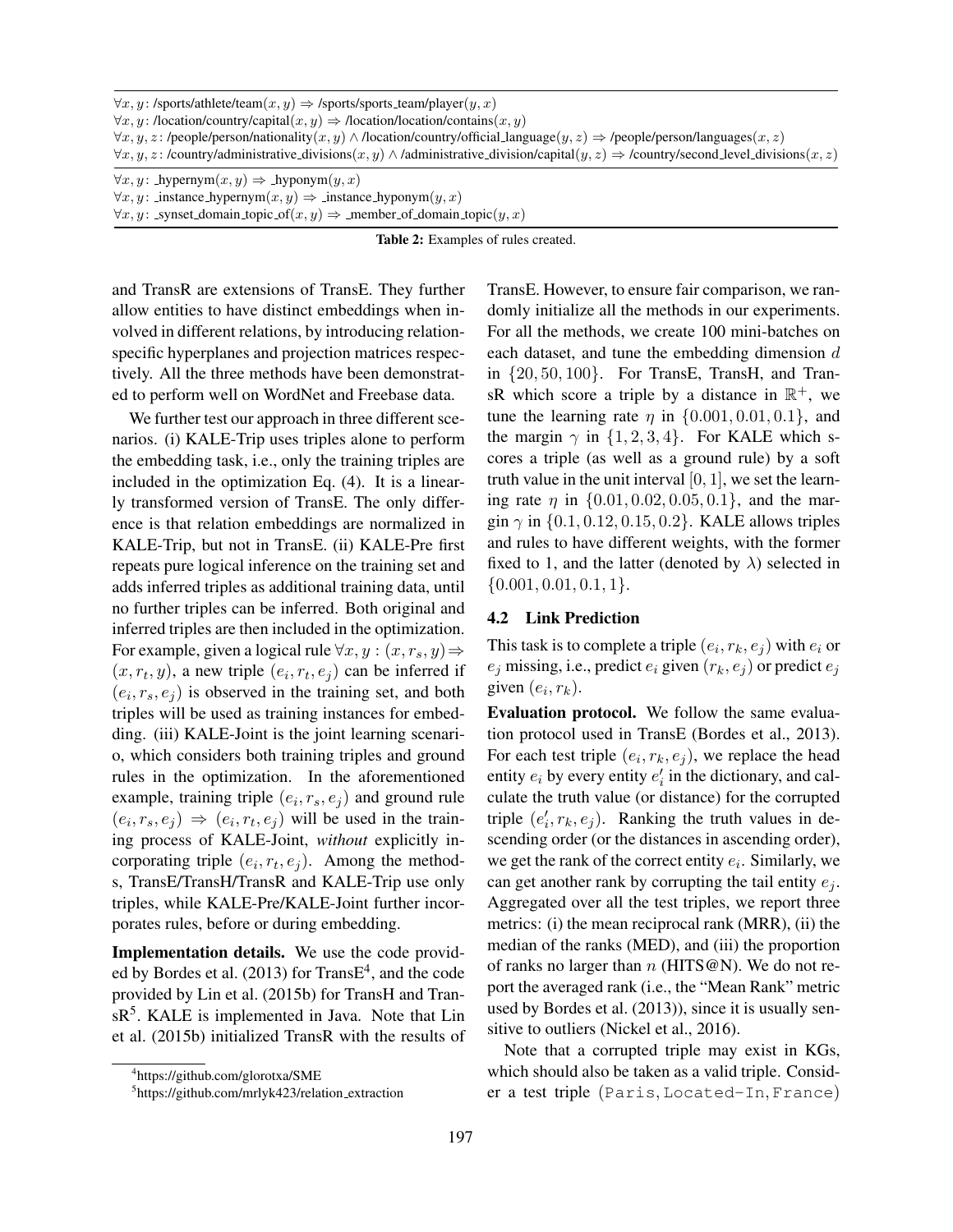|           |            | Test-I                                   |             |      |            |      |               | Test-II    |      |            |               |       | Test-ALL |      |      |      |  |
|-----------|------------|------------------------------------------|-------------|------|------------|------|---------------|------------|------|------------|---------------|-------|----------|------|------|------|--|
|           |            | HITS@N $(%)$<br><b>MED</b><br><b>MRR</b> |             | MRR  | <b>MED</b> |      | HITS@N $(\%)$ |            | MRR  | <b>MED</b> | HITS@N $(\%)$ |       |          |      |      |      |  |
|           |            |                                          |             | 3    | 5          | 10   |               |            | 3    | 5          | 10            |       |          | 3    | 5    | 10   |  |
|           | TransE     | 0.220                                    | 29.0        | 25.7 | 32.4       | 40.6 | 0.296         | 5.0        | 40.0 | 50.8       | 57.8          | 0.262 | 10.0     | 33.6 | 42.5 | 50.0 |  |
|           | TransH     | 0.218                                    | 29.0        | 25.0 | 31.3       | 39.2 | 0.297         | 6.0        | 37.5 | 48.5       | 56.3          | 0.249 | 12.0     | 31.9 | 40.7 | 48.6 |  |
| $\bar{5}$ | TransR     | 0.219                                    | 31.0        | 24.7 | 30.8       | 38.9 | 0.273         | 9.0        | 32.4 | 42.8       | 51.6          | 0.261 | 15.0     | 28.9 | 37.4 | 45.9 |  |
| 岊         | KALE-Trip  | 0.201                                    | 25.0        | 23.9 | 31.6       | 40.1 | 0.309         | 5.0        | 40.9 | 51.3       | 58.0          | 0.261 | 11.0     | 33.3 | 42.4 | 50.0 |  |
|           | KALE-Pre   | 0.203                                    | 25.0        | 24.1 | 31.7       | 40.2 | 0.368         | 4.0        | 47.3 | 55.4       | 61.4          | 0.294 | 9.0      | 36.9 | 44.8 | 51.9 |  |
|           | KALE-Joint | 0.229                                    | <b>21.0</b> | 26.3 | 33.8       | 42.2 | 0.357         | 4.0        | 44.0 | 53.0       | 59.3          | 0.299 | 9.0      | 36.1 | 44.3 | 51.6 |  |
|           | TransE     | 0.248                                    | 4.0         | 40.9 | 60.6       | 77.0 | 0.363         | 3.0        | 59.4 | 70.8       | 81.4          | 0.331 | 3.0      | 54.3 | 67.9 | 80.2 |  |
| $\infty$  | TransH     | 0.242                                    | 4.0         | 39.2 | 60.1       | 75.9 | 0.482         | <b>2.0</b> | 63.5 | 70.8       | 79.3          | 0.415 | 3.0      | 56.7 | 67.8 | 78.3 |  |
|           | TransR     | 0.240                                    | 4.0         | 40.1 | 57.7       | 71.6 | 0.449         | 3.0        | 55.7 | 64.5       | 74.3          | 0.391 | 3.0      | 51.3 | 62.6 | 73.5 |  |
| WN1       | KALE-Trip  | 0.250                                    | 4.0         | 40.6 | 62.3       | 78.1 | 0.393         | <b>2.0</b> | 61.9 | 71.2       | 80.6          | 0.353 | 3.0      | 56.0 | 68.7 | 79.9 |  |
|           | KALE-Pre   | 0.248                                    | 4.0         | 40.4 | 61.5       | 78.2 | 0.451         | 3.0        | 69.6 | 77.5       | 85.3          | 0.395 | 3.0      | 61.4 | 73.0 | 83.3 |  |
|           | KALE-Joint | 0.260                                    | 4.0         | 43.6 | 64.1       | 79.2 | 0.563         | <b>2.0</b> | 67.6 | 73.8       | 81.0          | 0.478 | 2.0      | 60.9 | 71.1 | 80.5 |  |

Table 4: Link prediction results on the test-I, test-II, and test-all sets of FB122 and WN18 (raw setting).

|          |                 | Test-I                             |            |      |                             |      |       | $Test-II$  |               |      |      |       | Test-ALL   |      |      |      |  |
|----------|-----------------|------------------------------------|------------|------|-----------------------------|------|-------|------------|---------------|------|------|-------|------------|------|------|------|--|
|          |                 | HITS@N $(\%)$<br>MRR<br><b>MED</b> |            | MRR  | HITS@N $(\%)$<br><b>MED</b> |      | MRR   | <b>MED</b> | HITS@N $(\%)$ |      |      |       |            |      |      |      |  |
|          |                 |                                    |            | 3    | 5                           | 10   |       |            | 3             | 5    | 10   |       |            | 3    | 5    | 10   |  |
|          | TransE          | 0.296                              | 13.0       | 36.0 | 41.5                        | 48.1 | 0.630 | 2.0        | 77.5          | 82.8 | 88.4 | 0.480 | 2.0        | 58.9 | 64.2 | 70.2 |  |
|          | TransH          | 0.280                              | 15.0       | 33.6 | 39.1                        | 46.4 | 0.606 | 2.0        | 70.1          | 75.4 | 82.0 | 0.460 | 3.0        | 53.7 | 59.1 | 66.0 |  |
| 122      | TransR          | 0.283                              | 16.0       | 33.4 | 39.2                        | 46.0 | 0.499 | 2.0        | 57.0          | 63.2 | 70.1 | 0.401 | 5.0        | 46.4 | 52.4 | 59.3 |  |
| EB       | KALE-Trip       | 0.299                              | 10.0       | 36.6 | 42.9                        | 50.2 | 0.650 | 2.0        | 79.0          | 83.4 | 88.7 | 0.492 | 2.0        | 59.9 | 65.2 | 71.4 |  |
|          | <b>KALE-Pre</b> | 0.291                              | 11.0       | 35.8 | 41.9                        | 49.8 | 0.713 | 1.0        | 82.9          | 86.1 | 89.9 | 0.523 | <b>2.0</b> | 61.7 | 66.2 | 71.8 |  |
|          | KALE-Joint      | 0.325                              | 9.0        | 38.4 | 44.7                        | 52.2 | 0.684 | 1.0        | 79.7          | 84.1 | 89.6 | 0.523 | 2.0        | 61.2 | 66.4 | 72.8 |  |
|          | TransE          | 0.306                              | <b>3.0</b> | 57.4 | 72.3                        | 80.1 | 0.511 | 2.0        | 87.5          | 95.6 | 98.7 | 0.453 | 2.0        | 79.1 | 89.1 | 93.6 |  |
|          | TransH          | 0.318                              | <b>3.0</b> | 61.7 | 72.4                        | 78.2 | 0.653 | 2.0        | 87.1          | 91.4 | 94.6 | 0.560 | 2.0        | 80.0 | 86.1 | 90.0 |  |
| $\infty$ | TransR          | 0.299                              | <b>3.0</b> | 56.1 | 66.7                        | 74.5 | 0.597 | 2.0        | 75.0          | 81.7 | 88.0 | 0.514 | 2.0        | 69.7 | 77.5 | 84.3 |  |
| WN1      | KALE-Trip       | 0.322                              | <b>3.0</b> | 61.0 | 73.9                        | 80.8 | 0.555 | 2.0        | 90.6          | 96.3 | 98.8 | 0.490 | 2.0        | 82.3 | 90.1 | 93.8 |  |
|          | <b>KALE-Pre</b> | 0.322                              | <b>3.0</b> | 60.6 | 74.5                        | 81.1 | 0.612 | 2.0        | 96.4          | 98.6 | 99.6 | 0.532 | <b>2.0</b> | 86.4 | 91.9 | 94.4 |  |
|          | KALE-Joint      | 0.338                              | <b>3.0</b> | 65.5 | 76.3                        | 82.1 | 0.787 | 1.0        | 93.3          | 95.4 | 97.2 | 0.662 | <b>2.0</b> | 85.5 | 90.1 | 93.0 |  |

Table 5: Link prediction results on the test-I, test-II, and test-all sets of FB122 and WN18 (filtered setting).

and a possible corruption (Lyon, Located-In, France). Both triples are valid. In this case, ranking Lyon before the correct answer Paris should not be counted as an error. To avoid such phenomena, we follow Bordes et al. (2013) and remove those corrupted triples which exist in either the training, validation, or test set before getting the ranks. That means, we remove Lyon from the candidate list before getting the rank of Paris in the aforementioned example. We call the original setting "raw" and the new setting "filtered".

Optimal configurations. For each of the methods to be compared, we tune its hyperparameters in the ranges specified in Section 4.1, and select a best model that leads to the highest filtered MRR score on the validation set (with a total of 500 epochs over the training data). The optimal configurations for KALE are:  $d = 100$ ,  $\eta = 0.05$ ,  $\gamma = 0.12$ , and  $\lambda = 1$ on FB122;  $d = 50$ ,  $\eta = 0.05$ ,  $\gamma = 0.2$ , and  $\lambda = 0.1$  on WN18. To better see and understand the effects of rules, we use the same configuration for KALE-Trip, KALE-Pre, and KALE-Joint on each dataset.

Results. Table 4 and Table 5 show the results in the raw setting and filtered setting respectively. On each dataset we report the metrics on three sets: test-I, test-II, and the whole test set (denoted by test-all). Test-I contains test triples that cannot be directly inferred by performing pure logical inference on the training set, and hence might be intrinsically more difficult for the rules. The remaining test triples (i.e., the directly inferable ones) are included in Test-II. These triples have either been used directly as train-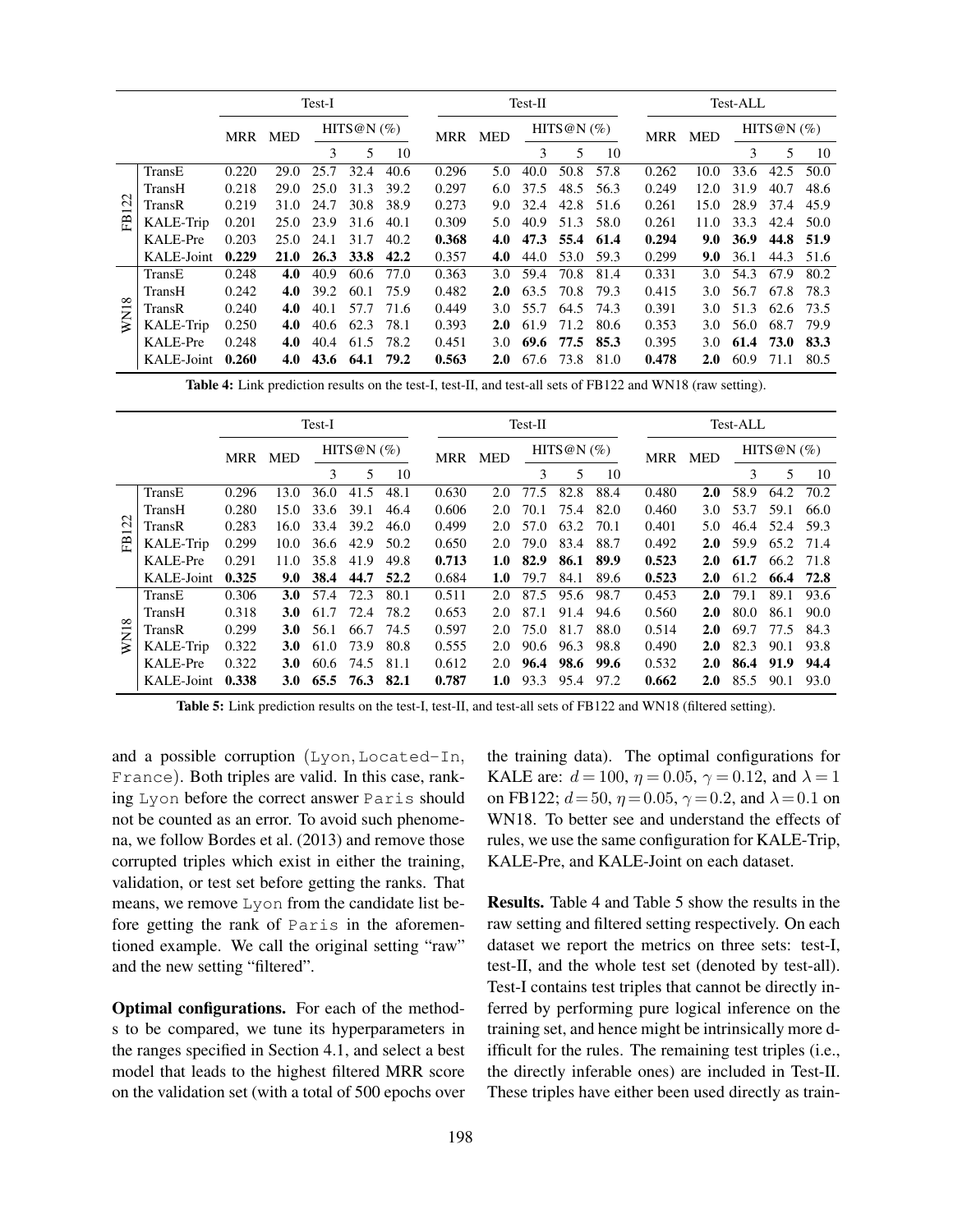|             |                  |           |             | Raw  |              |      |                                           | Filtered  |       |                      |           |            |                  |  |  |  |
|-------------|------------------|-----------|-------------|------|--------------|------|-------------------------------------------|-----------|-------|----------------------|-----------|------------|------------------|--|--|--|
|             |                  | Test-Incl |             |      | Test-Excl    |      |                                           | Test-Incl |       |                      | Test-Excl |            |                  |  |  |  |
|             |                  |           |             |      |              |      | MEAN / MED / HITS@10 MEAN / MED / HITS@10 |           |       | MEAN / MED / HITS@10 |           |            | MEAN/MED/HITS@10 |  |  |  |
| 122         | KALE-Trip        | 0.150     | 49.0        | 34.2 | 0.235        | 17.0 | 44.1                                      | 0.267     | 14.0  | 46.2                 | 0.321     | 8.0        | 52.9             |  |  |  |
| 岊           | KALE-Joint 0.175 |           | <b>36.0</b> | 36.6 | $0.265$ 15.0 |      | 45.9                                      | 0.290     | 11.0  | 49.3                 | 0.349     | 7.0        | 54.2             |  |  |  |
| <b>WN18</b> | KALE-Trip        |           | 0.062 239.0 | 15.1 | 0.285        | 4.0  | 90.0                                      | 0.072     | 186.0 | 17.3                 | 0.369     | <b>2.0</b> | 92.9             |  |  |  |
|             | KALE-Joint       | 0.093     | 186.0       | 19.6 | 0.291        | 4.0  | 90.5                                      | 0.113     | 136.0 | <b>24.0</b>          | 0.381     | 2.0        | 93.2             |  |  |  |

Table 6: Comparison between KALE-Trip and KALE-Joint on Test-Incl and Test-Excl of FB122 and WN18.

ing instances in KALE-Pre, or encoded explicitly in training ground rules in KALE-Joint, making this set trivial for the rules to some extent. From the results, we can see that in both settings: (i) KALE-Pre and KALE-Joint outperform (or at least perform as well as) the other methods which use triples alone on almost all the test sets, demonstrating the superiority of incorporating logical rules. (ii) On the test-I sets which contain triples beyond the scope of pure logical inference, KALE-Joint performs significantly better than KALE-Pre. On these sets KALE-Joint can still beat all the baselines by a significant margin in most cases, while KALE-Pre can hardly outperform KALE-Trip. It demonstrates the capability of the joint embedding scenario to learn more predictive embeddings, through which we can make better predictions even beyond the scope of pure logical inference. (iii) On the test-II sets which contain directly inferable triples, KALE-Pre can easily beat all the baselines (even KALE-Joint). That means, for triples covered by pure logical inference, it is trivial to improve the performance by directly incorporating them as training instances.

To better understand how the joint embedding scenario can learn more predictive embeddings, on each dataset we further split the test-I set into two parts. Given a triple  $(e_i, r_k, e_j)$  in the test-I set, we assign it to the first part if relation  $r_k$  is covered by the rules, and the second part otherwise. We call the two parts Test-Incl and Test-Excl respectively. Table 6 compares the performance of KALE-Trip and KALE-Joint on the two parts. The results show that KALE-Joint outperforms KALE-Trip on both parts, but the improvements on Test-Incl are much more significant than those on Test-Excl. Take the filtered setting on WN18 as an example. On Test-Incl, KALE-Joint increases the metric MRR by 55.7%, decreases the metric MED by 26.9%, and increases the metric HITS@10 by 38.2%. On Test-Excl, however, MRR rises by 3.1%, MED remains the same, and HITS@10 rises by only 0.3%. This observation indicates that jointly embedding triples and rules helps to learn more predictive embeddings, especially for those relations that are used to construct the rules. This might be the main reason that KALE-Joint can make better predictions even beyond the scope of pure logical inference.

#### 4.3 Triple Classification

This task is to verify whether an unobserved triple  $(e_i, r_k, e_j)$  is correct or not.

Evaluation protocol. We take the following evaluation protocol similar to that used in TransH (Wang et al., 2014). We first create labeled data for evaluation. For each triple in the test or validation set (i.e., a positive triple), we construct 10 negative triples for it by randomly corrupting the entities, 5 at the head position and the other 5 at the tail position. $6\text{ To}$ make the negative triples as difficult as possible, we corrupt a position using only entities that have appeared in that position, and further ensure that the corrupted triples do not exist in either the training, validation, or test set. We simply use the truth values (or distances) to classify triples. Triples with large truth values (or small distances) tend to be predicted as positive. To evaluate, we first rank the triples associated with each specific relation (in descending order according to their truth values, or in ascending order according to the distances), and calculate the average precision for that relation. We then report on the test sets the mean average precision (MAP)

<sup>&</sup>lt;sup>6</sup>Previous work typically constructs only a single negative case for each positive one. We empirically found such a balanced classification task too simple for our datasets. So we consider a highly unbalanced setting, with a positive-to-negative ratio of 1:10, for which the previously used metric accuracy is no longer suitable.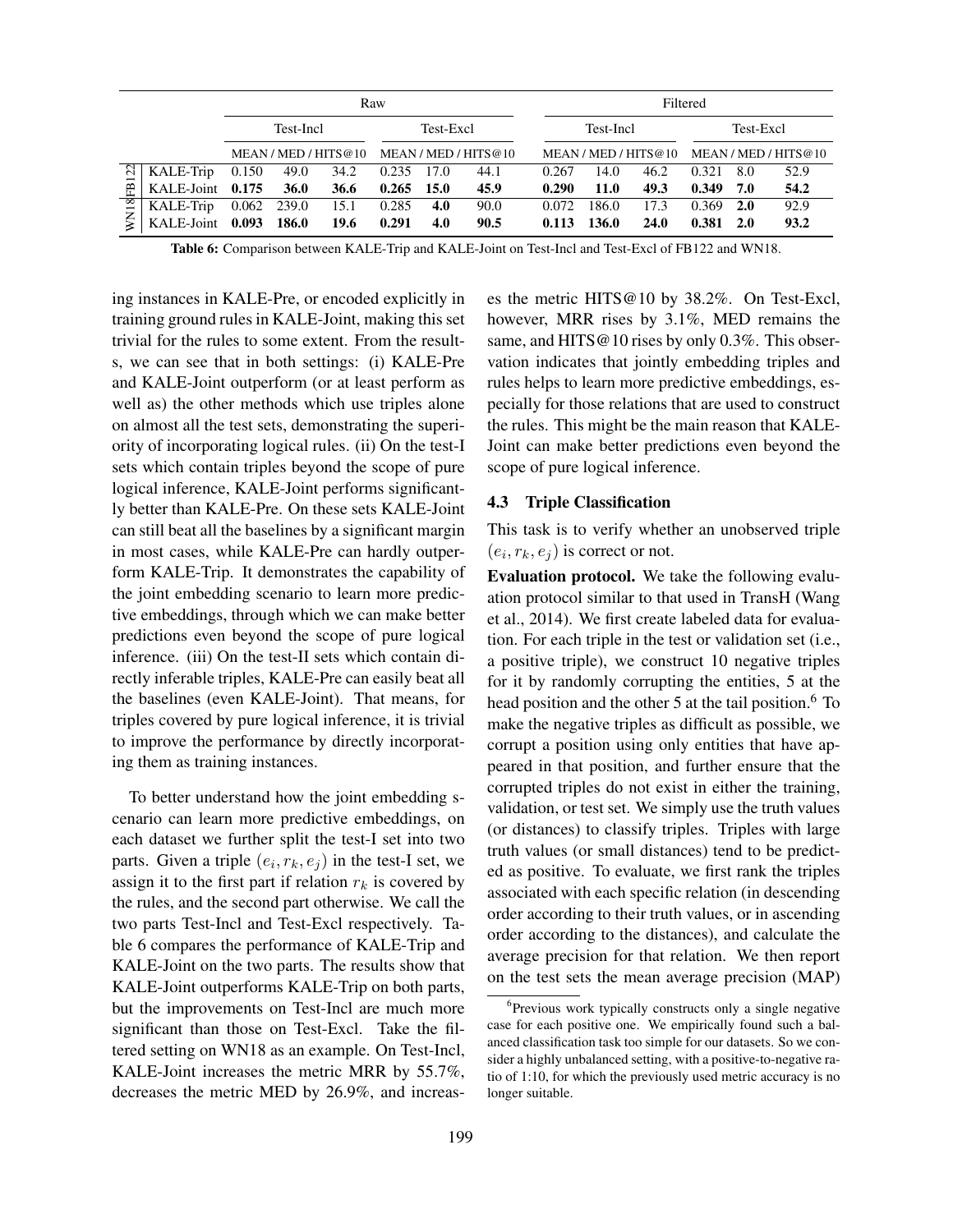|            |       | FB122 |                     | WN18                |       |       |  |  |  |
|------------|-------|-------|---------------------|---------------------|-------|-------|--|--|--|
|            |       |       | MAP (Test-I/II/ALL) | MAP (Test-I/II/ALL) |       |       |  |  |  |
| TransE     | 0.552 | 0.852 | 0.634               | 0.592               | 0.993 | 0.958 |  |  |  |
| TransH     | 0.576 | 0.758 | 0.641               | 0.604               | 0.978 | 0.947 |  |  |  |
| TransR     | 0.572 | 0.699 | 0.619               | 0.412               | 0.854 | 0.836 |  |  |  |
| KALE-Trip  | 0.578 | 0.829 | 0.652               | 0.618               | 0.995 | 0.953 |  |  |  |
| KALE-Pre   | 0.575 | 0.916 | 0.668               | 0.620               | 0.997 | 0.964 |  |  |  |
| KALE-Joint | 0.599 | 0.870 | 0.677               | 0.627               | 0.997 | 0.961 |  |  |  |

Table 7: Triple classification results on the test-I, test-II, and test-all sets of FB122 and WN18.

aggregated over different relations.

Optimal configurations. The hyperparameters of each method are again tuned in the ranges specified in Section 4.1, and the best models are selected by maximizing MAP on the validation set. The optimal configurations for KALE are:  $d = 100$ ,  $\eta = 0.1$ ,  $\gamma =$ 0.2, and  $\lambda = 0.1$  on FB122;  $d = 100$ ,  $\eta = 0.1$ ,  $\gamma =$ 0.2, and  $\lambda = 0.001$  on WN18. Again, we use the same configuration for KALE-Trip, KALE-Pre, and KALE-Joint on each dataset.

Results. Table 7 shows the results on the test-I, test-II, and test-all sets of our datasets. From the results, we can see that: (i) KALE-Pre and KALE-Joint outperform the other methods which use triples alone on almost all the test sets, demonstrating the superiority of incorporating logical rules. (ii) KALE-Joint performs better than KALE-Pre on the test-I sets, i.e., triples that cannot be directly inferred by performing pure logical inference on the training set. This observation is similar to that observed in the link prediction task, demonstrating that the joint embedding scenario can learn more predictive embeddings and make predictions beyond the capability of pure logical inference.

# 5 Conclusion and Future Work

In this paper, we propose a new method for jointly embedding knowledge graphs and logical rules, referred to as KALE. The key idea is to represent and model triples and rules in a unified framework. Specifically, triples are represented as atomic formulae and modeled by the translation assumption, while rules as complex formulae and by the t-norm fuzzy logics. A global loss on both atomic and complex formulae is then minimized to perform the embedding task. Embeddings learned in this way are compatible not only with triples but also with rules, which are certainly more useful for knowledge acquisition and inference. We evaluate KALE with the link prediction and triple classification tasks on WordNet and Freebase data. Experimental results show that joint embedding brings significant and consistent improvements over state-of-the-art methods. More importantly, it can obtain more predictive embeddings and make better predictions even beyond the scope of pure logical inference.

For future work, we would like to (i) Investigate the efficacy of incorporating other types of logical rules such as  $\forall x, y, z : (x, \text{Capital}-\text{Of}, y) \Rightarrow$  $\neg(x, \text{Capital}-\text{Of}, z)$ . (ii) Investigate the possibility of modeling logical rules using only relation embeddings as suggested by Demeester et al. (2016), e.g., modeling the above rule using only the embedding associated with Capital-Of. This avoids grounding, which might be time and space inefficient especially for complicated rules. (iii) Investigate the use of automatically extracted rules which are no longer hard rules and tolerant of uncertainty.

## Acknowledgments

We would like to thank the anonymous reviewers for their insightful comments and suggestions. This research is supported by the National Natural Science Foundation of China (grant No. 61402465) and the Strategic Priority Research Program of the Chinese Academy of Sciences (grant No. XDA06030200).

# References

- Islam Beltagy and Raymond J. Mooney. 2014. Efficient markov logic inference for natural language semantics. In *Proceedings of the 28th AAAI Conference on Artificial Intelligence - Workshop on Statistical Relational Artificial Intelligence*, pages 9–14.
- Kurt Bollacker, Colin Evans, Praveen Paritosh, Tim Sturge, and Jamie Taylor. 2008. Freebase: a collaboratively created graph database for structuring human knowledge. In *Proceedings of the 2008 ACM SIGMOD International Conference on Management of Data*, pages 1247–1250.
- Antoine Bordes, Jason Weston, Ronan Collobert, and Yoshua Bengio. 2011. Learning structured embeddings of knowledge bases. In *Proceedings of the 25th AAAI Conference on Artificial Intelligence*, pages 301–306.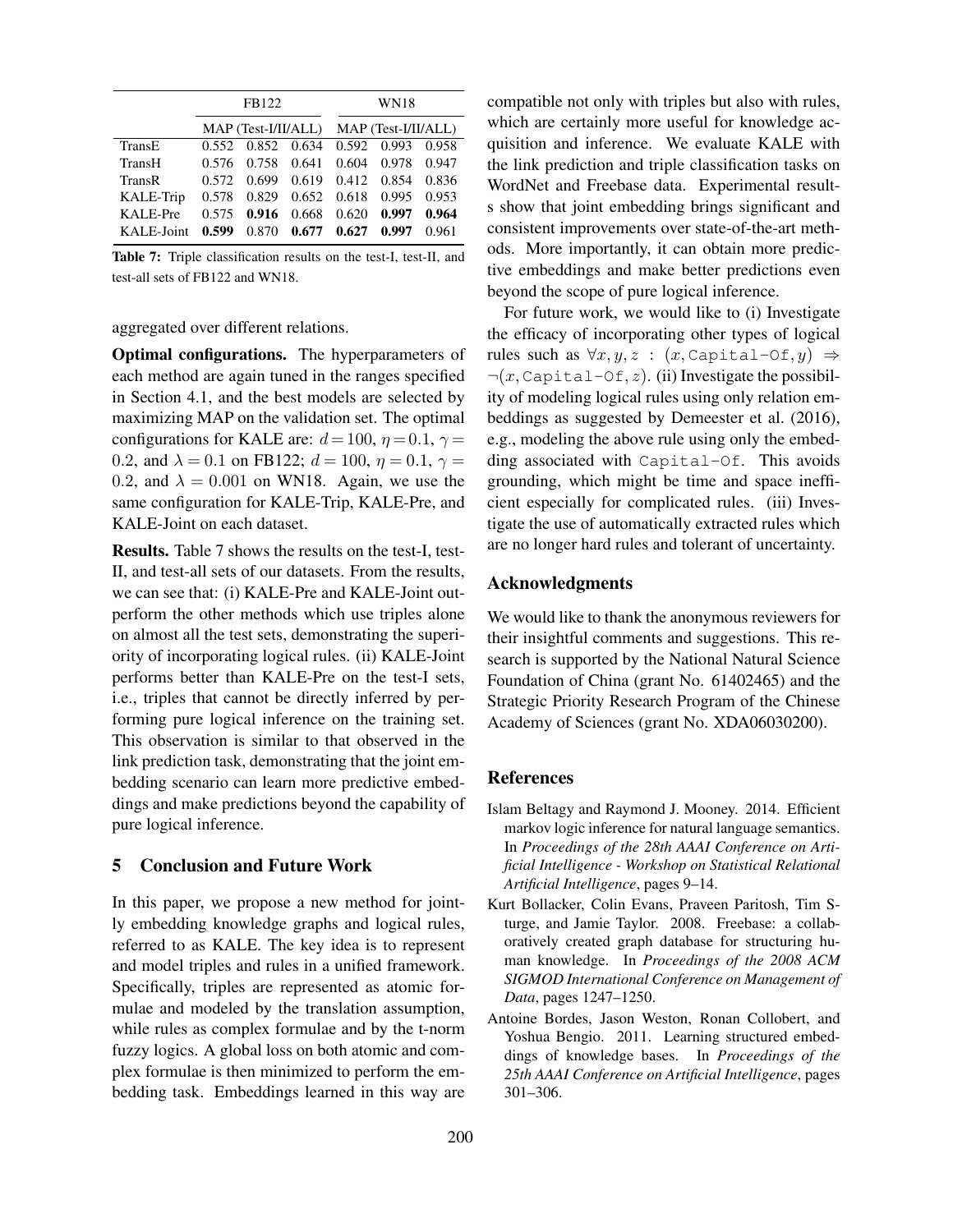- Antoine Bordes, Nicolas Usunier, Alberto Garcia-Durán, Jason Weston, and Oksana Yakhnenko. 2013. Translating embeddings for modeling multi-relational data. In *Proceedings of the 27th Annual Conference on Neural Information Processing Systems*, pages 2787– 2795.
- Antoine Bordes, Xavier Glorot, Jason Weston, and Yoshua Bengio. 2014. A semantic matching energy function for learning with multi-relational data. *Machine Learning*, 94(2):233–259.
- Matthias Bröcheler, Lilyana Mihalkova, and Lise Getoor. 2010. Probabilistic similarity logic. In *Proceedings of the 26th Conference on Uncertainty in Artificial Intelligence*, pages 73–82.
- Kai-wei Chang, Wen-tau Yih, Bishan Yang, and Christopher Meek. 2014. Typed tensor decomposition of knowledge bases for relation extraction. In *Proceedings of the 2014 Conference on Empirical Methods in Natural Language Processing*, pages 1568–1579.
- Thomas Demeester, Tim Rocktäschel, and Sebastian Riedel. 2016. Regularizing relation representations by first-order implications. In *Proceedings of the 2016 Conference of the North American Chapter of the Association for Computational Linguistics: Human Language Technologies - Workshop on Automated Knowledge Base Construction*, pages 75–80.
- Shu Guo, Quan Wang, Lihong Wang, Bin Wang, and Li Guo. 2015. Semantically smooth knowledge graph embedding. In *Proceedings of the 53rd Annual Meeting of the Association for Computational Linguistics and the 7th International Joint Conference on Natural Language Processing*, pages 84–94.
- Petr Hájek. 1998. *The metamathematics of fuzzy logic*. Kluwer.
- Raphael Hoffmann, Congle Zhang, Xiao Ling, Luke Zettlemoyer, and Daniel S. Weld. 2011. Knowledgebased weak supervision for information extraction of overlapping relations. In *Proceedings of the 49th Annual Meeting of the Association for Computational Linguistics: Human Language Technologies*, pages 541–550.
- Rodolphe Jenatton, Nicolas L. Roux, Antoine Bordes, and Guillaume R. Obozinski. 2012. A latent factor model for highly multi-relational data. In *Proceedings of the 26th Annual Conference on Neural Information Processing Systems*, pages 3167–3175.
- Shangpu Jiang, Daniel Lowd, and Dejing Dou. 2012. Learning to refine an automatically extracted knowledge base using markov logic. In *Proceedings of 12th IEEE International Conference on Data Mining*, pages 912–917.
- Charles Kemp, Joshua B. Tenenbaum, Thomas L. Griffiths, Takeshi Yamada, and Naonori Ueda. 2006.

Learning systems of concepts with an infinite relational model. In *Proceedings of the 21st AAAI Conference on Artificial Intelligence*, pages 381–388.

- Denis Krompaß, Stephan Baier, and Volker Tresp. 2015. Type-constrained representation learning in knowledge graphs. In *Proceedings of the 14th International Semantic Web Conference*, pages 640–655.
- Yankai Lin, Zhiyuan Liu, Huanbo Luan, Maosong Sun, Siwei Rao, and Song Liu. 2015a. Modeling relation paths for representation learning of knowledge bases. In *Proceedings of the 2015 Conference on Empirical Methods in Natural Language Processing*, pages 705– 714.
- Yankai Lin, Zhiyuan Liu, Maosong Sun, Yang Liu, and Xuan Zhu. 2015b. Learning entity and relation embeddings for knowledge graph completion. In *Proceedings of the 29th AAAI Conference on Artificial Intelligence*, pages 2181–2187.
- Yuanfei Luo, Quan Wang, Bin Wang, and Li Guo. 2015. Context-dependent knowledge graph embedding. In *Proceedings of the 2015 Conference on Empirical Methods in Natural Language Processing*, pages 1656–1661.
- Tomas Mikolov, Wen-tau Yih, and Geoffrey Zweig. 2013. Linguistic regularities in continuous space word representations. In *Proceedings of the 2013 Conference of the North American Chapter of the Association for Computational Linguistics: Human Language Technologies*, pages 746–751.
- George A. Miller. 1995. Wordnet: a lexical database for english. *Communications of the ACM*, 38(11):39–41.
- Arvind Neelakantan, Benjamin Roth, and Andrew Mc-Callum. 2015. Compositional vector space models for knowledge base completion. In *Proceedings of the 53rd Annual Meeting of the Association for Computational Linguistics and the 7th International Joint Conference on Natural Language Processing*, pages 156–166.
- Maximilian Nickel, Volker Tresp, and Hans P. Kriegel. 2011. A three-way model for collective learning on multi-relational data. In *Proceedings of the 28th International Conference on Machine Learning*, pages 809–816.
- Maximilian Nickel, Volker Tresp, and Hans P. Kriegel. 2012. Factorizing yago: Scalable machine learning for linked data. In *Proceedings of the 21st International Conference on World Wide Web*, pages 271–280.
- Maximilian Nickel, Lorenzo Rosasco, and Tomaso Poggio. 2016. Holographic embeddings of knowledge graphs. In *Proceedings of the 30th AAAI Conference on Artificial Intelligence*, pages 1955–1961.
- Jay Pujara, Hui Miao, Lise Getoor, and William Cohen. 2013. Knowledge graph identification. In *Proceed-*